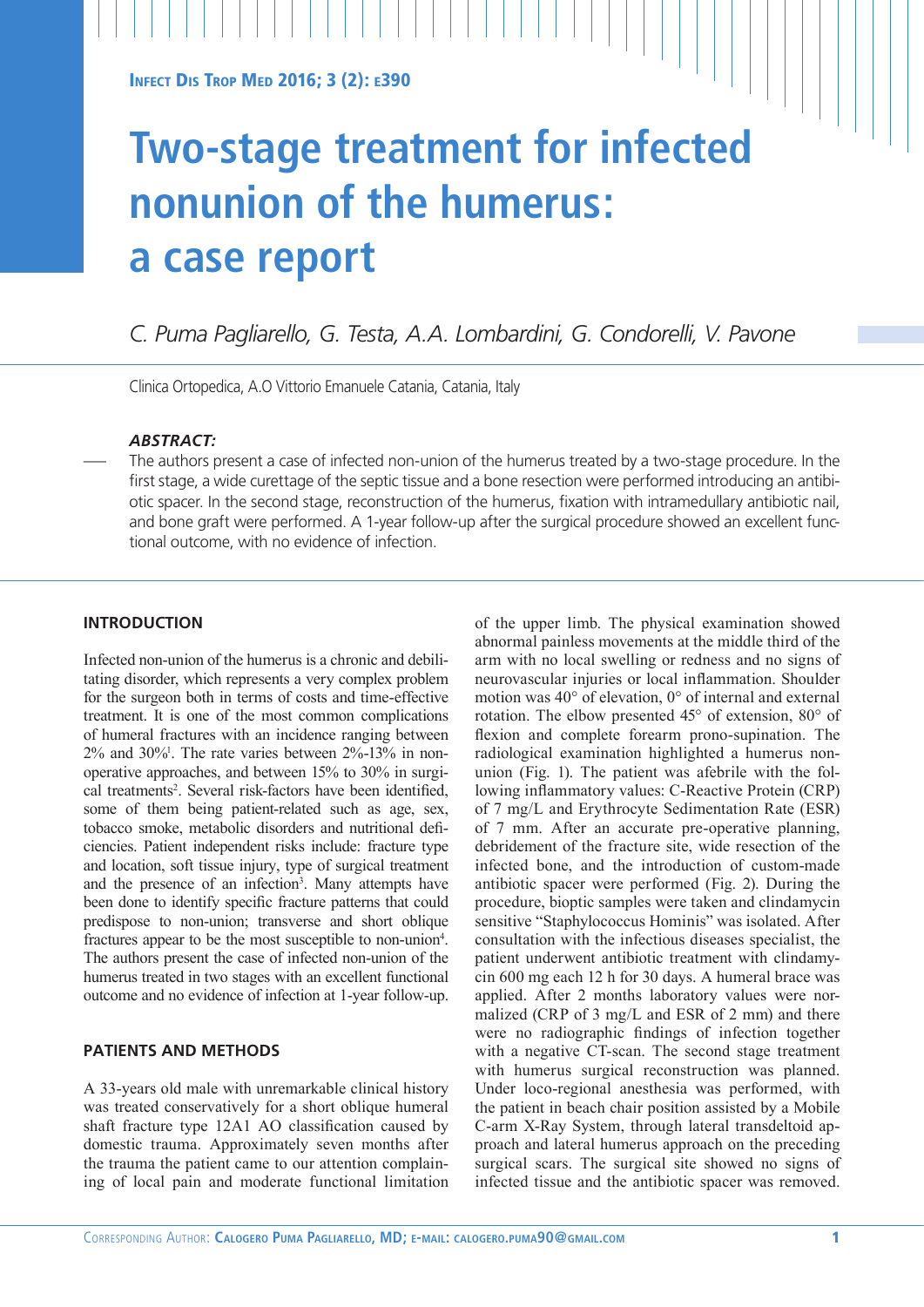

**Figure 1.** X-Ray showing humeral non-union seven months after the fracture.

The humeral canal was reamed, and a 7 cm bone graft was positioned within the gap. An antibiotic cementimpregnated intramedullary nail (a dynamic long nail of 7 mm in diameter and 280 mm in length) was then introduced into the medullary canal nailing the graft, and it was locked with two cephalic screws of 5 mm in diameter and of 40 mm in length proximally, distally with one cortical screw of 3.5 mm in diameter and 30 mm in length. Finally, 10 cc of osteostimulative bioactive glass granules (Bonalive®) was used to fill the gap between the allograft and the healthy bone (Fig. 3). The procedure was well tolerated by patient. All the samples



**Figure 2.** X-ray control after first surgical treatment: debridement of the fracture site, widely infected bone resection and the introduction of c ustom-made antibiotic spacer.

taken during the procedure were negative for infection. The patient was then immobilized applying a cast for 3 weeks and a physical therapy program was started.

# **RESULTS**

Clinical and radiological follow-up with blood test at 1, 3 and 5 months (Fig. 4) after the procedure did not show any signs of infection with inflammatory indexes within the range of normality.



**Figure 3.** 5 months follow-up after definitive treatment: antibiotic spacer removal, bone graft and antibiotic cement-impregnated intramedullary nail implant. **Figure 4.** 5 months clinical follow-up.

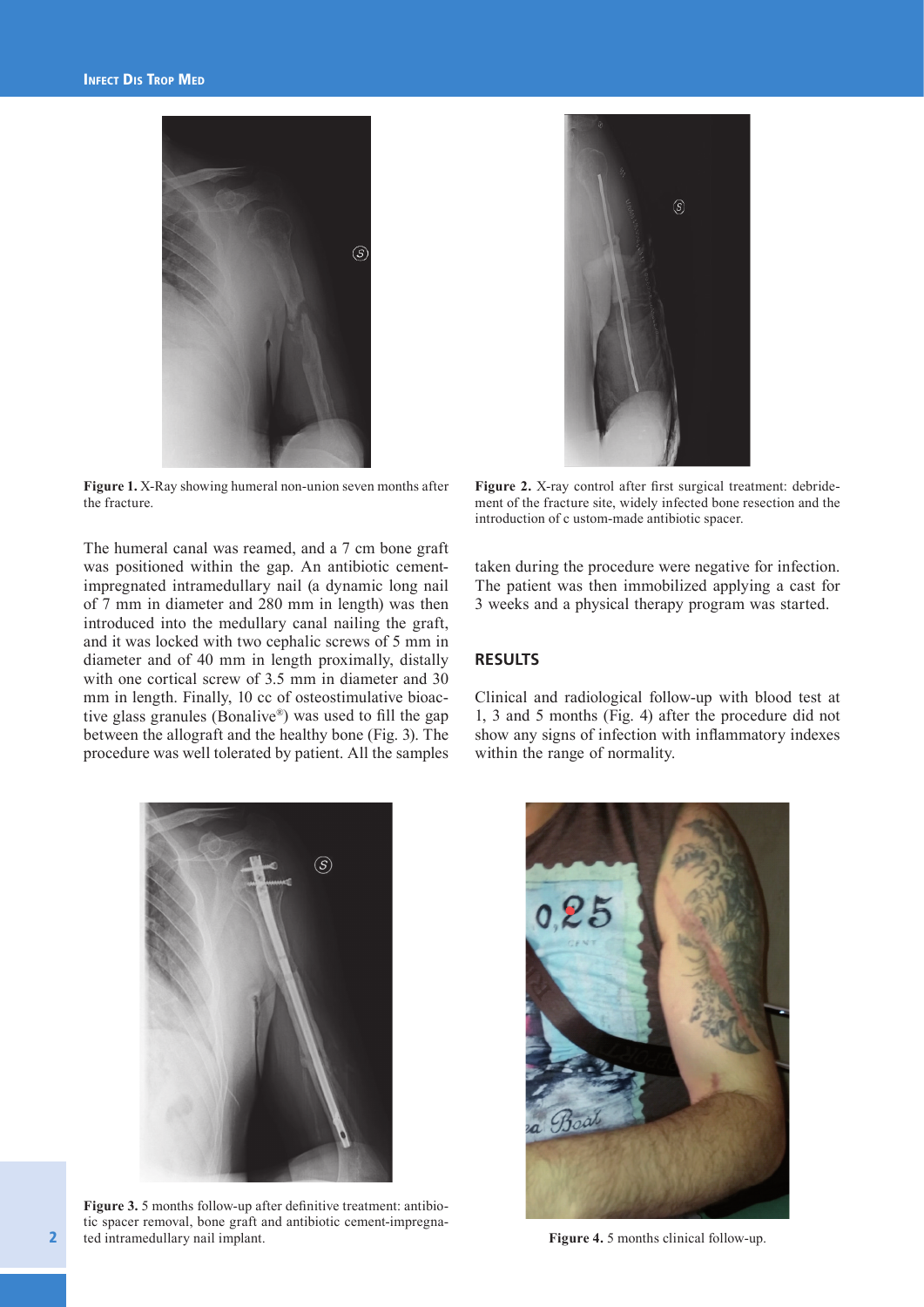## **DISCUSSION**

We report a case of an infected humerus non-union treated by a two-stage procedure. The first stage consists of wide curettage, infected bone resection and custom-made cemented spacer introduction. Reconstructive surgery was performed in the second stage, when the infection was resolved, using an antibiotic cement-impregnated intramedullary nail with bone allograft. The result was healing of the fracture with good functional results and no evidence of infection at 1 year. If the diagnosis is easy to be obtained by laboratory values, intra-operative culture samples and imaging findings, treatment represents a challenge for the surgeon. The infected non-union leads to sclerotic margins covered with a thickened periosteum and scarred muscles that envelope a relatively avascular bone. These features explain the low effectiveness of systemic antibiotic therapy. Debridement, rigid fixation and prolonged antibiotics, represent the key points for the treatment of infected non-union of long bones<sup>5-7</sup>. In the first stage is mandatory to treat the infections with systemic antibiotic therapy, wide curettage of the infected soft tissue, and necrotic bone resection. The latter leads to the presence of a bone defect, increasing the complexity of the management<sup>8</sup>. The use of a custom-made cement spacer after resection allows to maintain the limb length; also, it induces the formation of a pseudo-synovial membrane around it, producing

growth and osteoinductive factors, favoring human bone marrow stromal cells differentiation to the osteoblastic lineage9 . The aim of the second stage of nonunion surgery is to achieve stable internal fixation to obtain early functional restoration. Several techniques have been described including locking intramedullary nails, unilateral external fixators, circular external fixators, and compression plating. Biological enhancement with autologous graft, growth factors, and PRP, are widely used with good results  $(Table 1)^{10-14}$ . Nowadays antibiotic cement-impregnated intramedullary nail seems to be a good option for the surgical treatment of the humeral shaft infected non-union. It has biological and biomechanical advantages over antibiotic beads, providing more intimal contact with the medullary canal and more elution of antibiotic to the endosteal surface. Antibiotic beads placed directly in the medullary canal will become trapped in a few weeks and they can be difficult to remove. On the other hand, the cement nail is easier to remove due to its smooth surface. At least it provides stability to promote infection healing<sup>15</sup>.

## **CONCLUSIONS**

The treatment of humerus-infected non-union is a challenge for the orthopedic surgeon. The use of an antibiotic cement-impregnated intramedullary nail, associated to systemic antibiotic therapy, is a valid option of treatment.

**Table 1.** Treatment options of long bones non-unions with bone defects advantages and disadvantages

| <b>Treatment</b>            | <b>Advantages</b>                                                                                                                                                                | <b>Disadvantages</b>                                                                                                                                                                                                          |
|-----------------------------|----------------------------------------------------------------------------------------------------------------------------------------------------------------------------------|-------------------------------------------------------------------------------------------------------------------------------------------------------------------------------------------------------------------------------|
| Limb Shortening             | Enables bone healing to begin immediately<br>Assists soft tissue coverage by reducing<br>the defect size or soft tissue tension                                                  | <b>Functional loss</b>                                                                                                                                                                                                        |
| Distraction Osteogenesis    | Stimulates local blood flow (and angiogenesis)<br>Produces good quality bone<br>Can be applied to bone defects 2-10 cm in size                                                   | Requires patient compliance<br>Technically difficult<br>Risk of pin-tract infection, delayed union, joint<br>contracture and chronic pain.<br>Wire transfixation can cause soft-tissue tethering<br>and loss of limb function |
| Autograft                   | Short union time<br>High union rates                                                                                                                                             | Donor site morbidity<br>Limited graft availability<br>Demanding surgical technique<br>Risk of inadequate graft hypertrophy<br>and stress fracture                                                                             |
| Allograft                   | Available in large quantities<br>Technically undemanding                                                                                                                         | Less osteoinductive than autografts<br>Expensive to store<br>Risk of disease transmission and immunogenic<br>response                                                                                                         |
| Allograft + BMPs            | Short union time<br>High union rates<br>Heterotopic bone                                                                                                                         | Muscle ossification                                                                                                                                                                                                           |
| Antibiotic Cemented<br>Rods | Support to the fracture or non-union site while<br>the infection is under treatment.<br>Possibility to remove the rod and replace with<br>a definitive metal intramedullary nail | Fracture of the rod                                                                                                                                                                                                           |